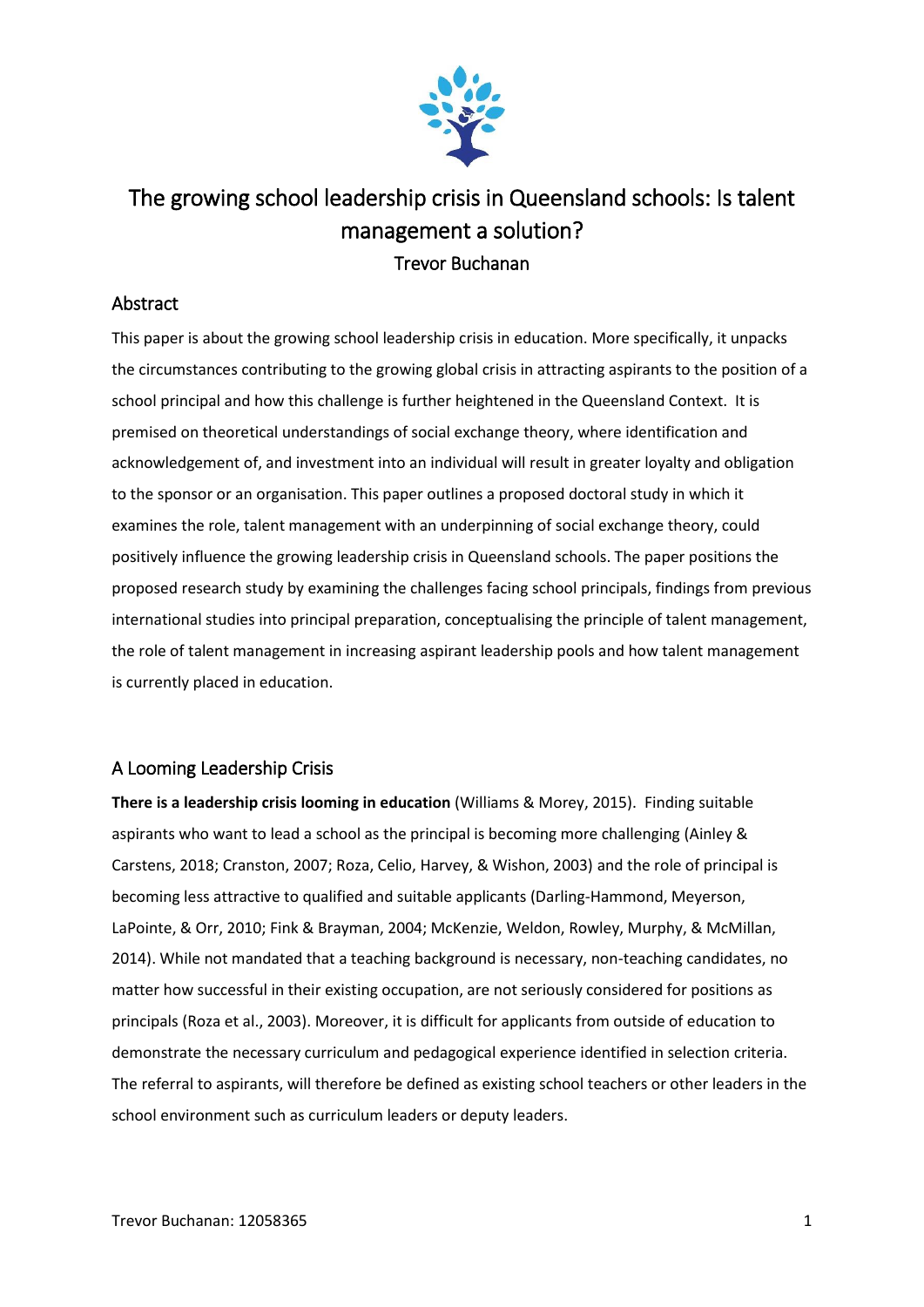The leadership crisis is also compounded by an ageing population of principals (Cranston, 2007; Riley, 2012; Watterston, 2015) and less interest from school staff in filling the position of principal (Watterston, 2015). By 2016, 70% of Australia's approximately 10 000 principals reached retirement age (Riley, 2012), yet, of the 276 000 Australian teachers (Australian Curriculum Assessment and Reporting Authority, 2016), only 1-2% intended to apply for a principal position between 2014 and 2017 (McKenzie et al., 2014). Principals are also only remaining in their initial role for three to five years (Rowland, 2017; The Wing Institute, 2018; Young & Fuller, 2009) and in some systems, such as the United States, as many as 11.5% are leaving the profession altogether (The Wing Institute, 2018).

The ability to attract qualified and suitable applicants to the role of principal is further compounded by the number of teachers leaving the workforce, between 40% - 50% of teachers are leaving the profession in the first five years following graduation (Gallant & Riley, 2014; McKenzie et al., 2014; Owen, Kos, & McKenzie, 2008; Queensland College of Teachers, 2013). This is a problems as the first five years of a teacher's career are the peak periods of leadership aspiration (Lacey, 2003; Williams & Morey, 2015). Lacey (2003) also identified the longer a teacher remains in the classroom, the less likely they are to aspire to leadership. This can be as high as a 50% decrease in the possible aspirant pool. The need to identify and support aspirants earlier in their career is a necessity (Watterston, 2015), yet, in Australia, there is an average teaching experience of 27 years, prior to obtaining a principal position (OECD, 2014). The age and teaching experience prior to taking up a principal position in Australia is a significant consideration. Of all OECD countries, only Japan and Korea have principals with an average greater length of experience as a classroom teacher, before taking on leadership. It is also important to note that Australian principals have the second longest period of service in other leadership positions of 10 years prior to principalship (OECD, 2014), resulting in the average age of principals nearing retirement age before commencement in the role.

Research has also identified several factors that have contributed to the unattractive nature of the role of principal. These include a lack of understanding about the varied and complex aspects of a principal's job; the perception that school leadership is inherited; the difficulty of transition from classroom teacher to principal; a lack of clear pathways for career progression; a disparity between the very high levels of responsibility and financial remuneration; and considerable variability among principal preparation programs (Australian Institute of Teaching and School Leadership [AITSL], 2015; The Wing Institute, 2018; Queensland Teachers' Union [QTU], 2018).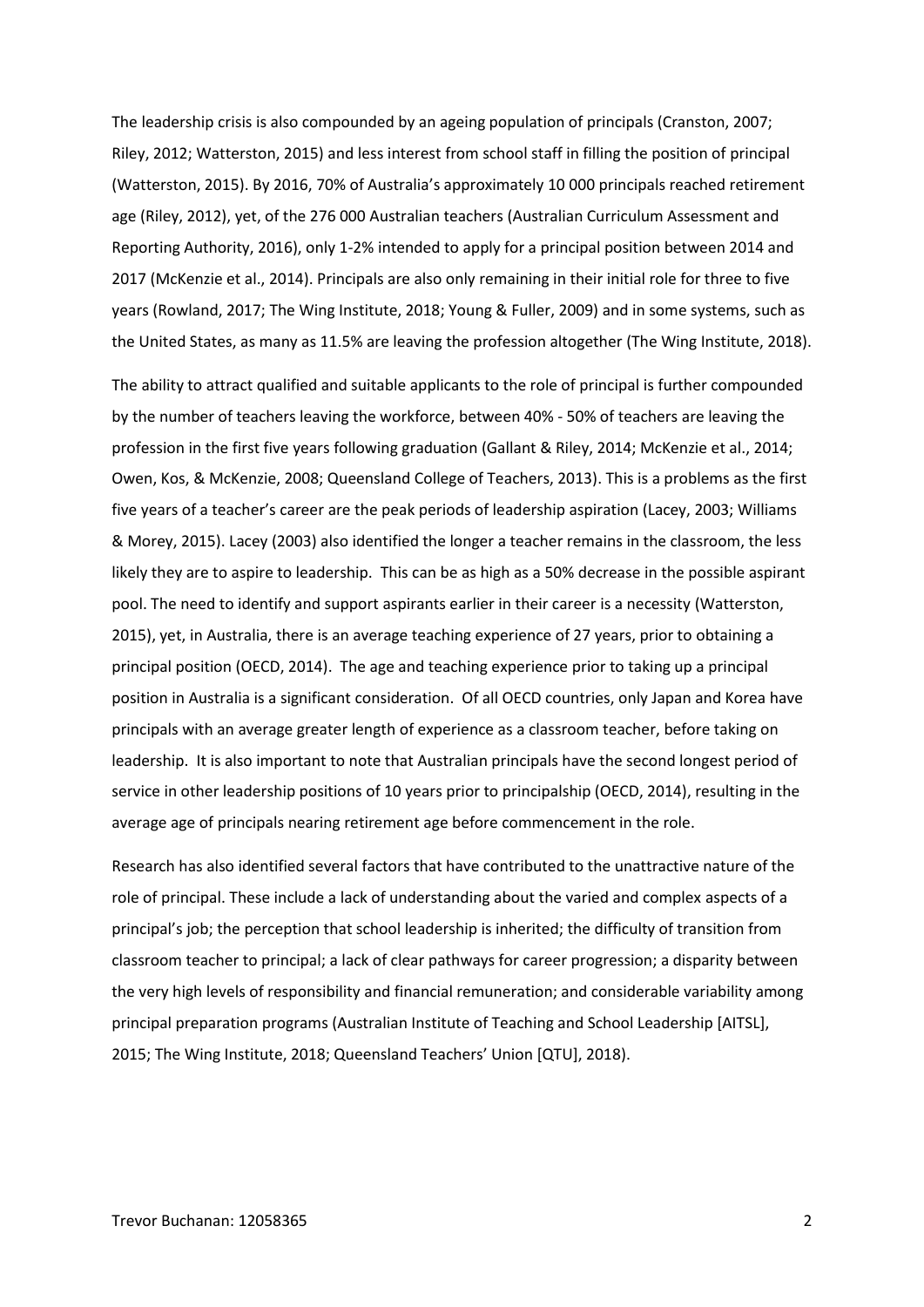### Preparation for the complex role of a school principal

Education systems and sectors in Australia are aware that there is a need to address this leadership crisis and to improve the systemic issues such as understanding the complexity of the role of the principal and building the applicant pipeline (Cranston, 2007; Watterston, 2015).

The role of a school principal is becoming more challenging and complex with significant changes made to the role of the principal, particularly over the last three decades (Alhouti & Male, 2017; García-Garduno & Martínez-Martínez, 2013; Magee & Slater, 2013; Schleicher, 2012). There is a considerable difference between the work of a newly appointed principal and that of the retiring principal they replace (Abusham, 2018). The role has been made more challenging due to the degree of accountability to statutory authorities, parents, school communities and other stakeholders. The level and diversity of educational dilemmas has also contributed to the complexity of the role (Cardno, 2007; Schleicher, 2012). What is expected of a principal has also evolved significantly. The role is now more 'akin to that of a CEO' (Cranston, 2007, p. 110), with significant financial and human resource responsibilities.

To accommodate this expectation, the modern principal is required to build leadership acumen, a keen understanding of the social, political and relational dimensions within educational leadership (Churchley, Neufeld, & Purvey, 2013). Principals need to **manage** (responding to system demands, accountability, budgeting, resourcing, data management, manage student, staff and operational elements such as facilities) and **lead** (visioning, empowering others, cultural change, community building, developing partnerships, curriculum design) (Coronel & Fernandez, 2013; Cranston, 2007; Richardson, Watts, Hollis, & McLeod, 2016; Schleicher, 2012). Principals must have the skills to be resilient, highly adaptable to change, able to anticipate changes in the educational setting, have highly developed human and social resource management skills, and be open to non-traditional forms of leadership. Principals must be able to do all of this while collaborating with others, actively listening, understanding the cultural context of their school and community, display patience and humility, trust others and demonstrate trustworthiness and be egalitarian in their beliefs and actions (Wasonga & Murphy, 2007). In other words, the modern principal needs to be a renaissance leader (Webber & Scott, 2013).

Some systems have recognised this role for its complexity and shifted the leadership structure of the school to distribute this leadership among multiple leaders, rather than just the sole position of the principal (Roza et al., 2003). This has included employing specific leaders to share the burden of Human Resource Management, curriculum leadership and financial management. Brierly, Doyle, and Smith (2016), found though, that it is more often characterised by more roles, but not more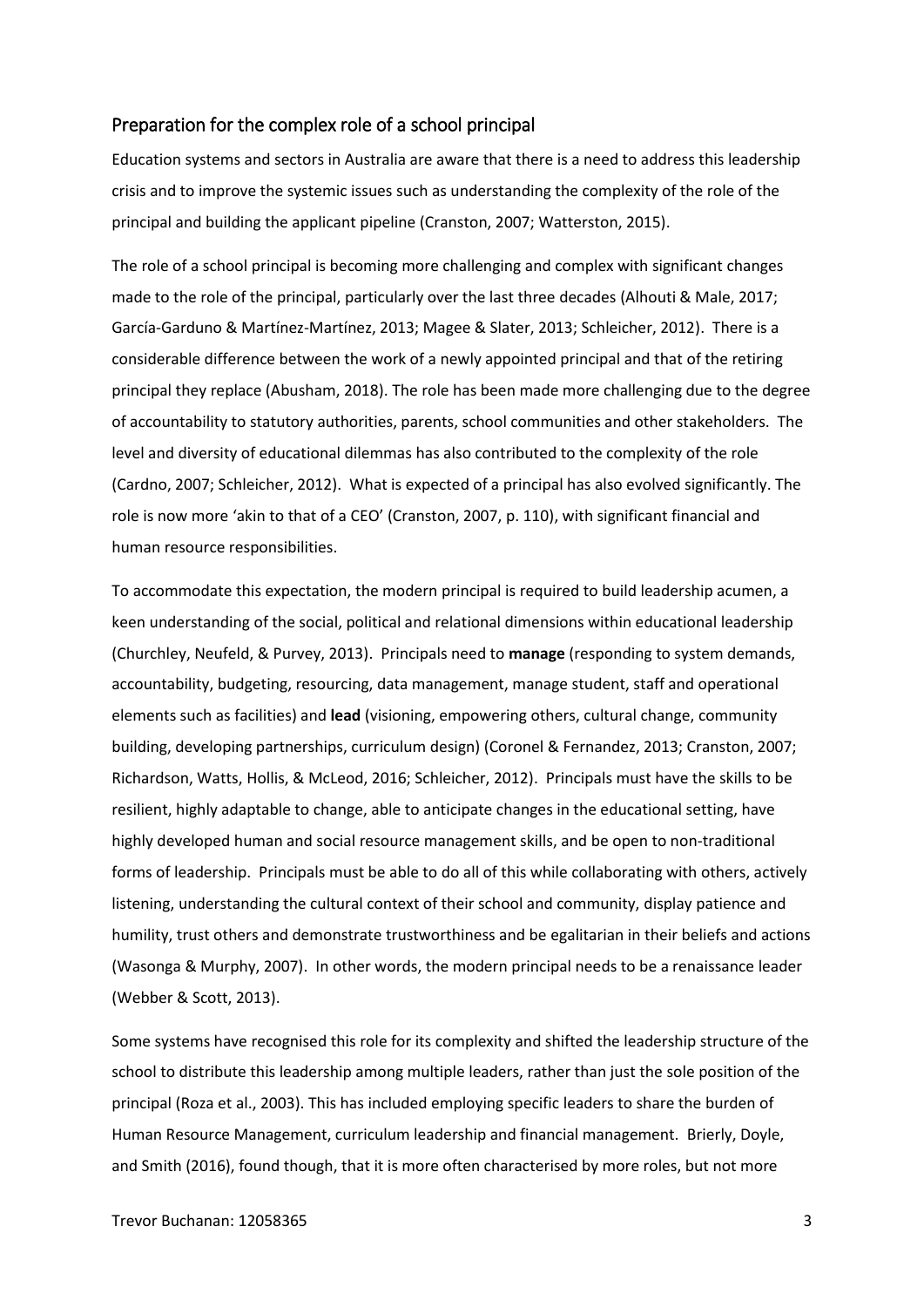people. In one US school, they found that 40 new leadership roles had been created, but these had been filled by 35% of the teachers existing in the school. In another district, schools averaged 12 leadership positions for each principal. These roles mainly focused on instructional areas such as coaches, mentors, PLC leaders, year level chairs and department heads. While this is a shift in internal school governance, many education systems continue to advertise for and employ principals based on skills that were required decades earlier (Richardson et al., 2016).

To address this growing concern, a plethora of research has occurred over the previous two decades such as the 7 Systems Leadership Study (7SLS) and International Study of the Preparation of Principals (ISPP). These studies and others that have followed, consistently identified that this is a global challenge and that appropriate preparation is a key strategy to improving principal retention and engagement (Bush, 2018; Clarke & Wildy, 2013; Darling-Hammond et al., 2010; Manna, 2015; Webber & Scott, 2013).

Understanding and demystifying the complexity of the role of the principal can contribute to building aspiration for leadership (AITSL, 2015b). Developing this understanding of the role into a set of clear standards is generally agreed to be the foundations required for adequately preparing principals (Manna, 2015; The Wing Institute, 2018).

In Australia, the Australian Professional Standard for Principals also known as 'The Standard', has been in place since 2011. This public statement outlines what is expected of principals to know, understand and do to succeed in their schools (AITSL, 2015a). However, the standards go only so far towards principal preparation.

Currently, "preparation", or lack thereof and an inconsistency in a principals preparation is cited as one of the most significant factors impacting upon the attractiveness of the role of principal (Alhouti & Male, 2017; Davis, 2018; Gross, 2017; Hallinger & Bridges, 2017; Jiang, Sumintono, Perera, Harris, & Jones, 2018; Nasreen & Odhiambo, 2018; Orr et al., 2018). 'Preparation' refers to the period of time from a candidate's initial exploration of a principal position, to the point of commencing an appointment, and is arguably "… the most formative stage in a principal's leadership development and professional socialization" (Clarke & Wildy, 2013, p. 26).

The preparation programs that are built to meet the standards expected of the modern principal, need to be long term, consist of coaching and mentoring, engage aspirants in professional learning communities, include formal programs, consider innovative pedagogical and andragogical strategies and embed intercultural activities such as immersive experiences and literature analysis (Magee & Slater, 2013; Nelson & Slater, 2013).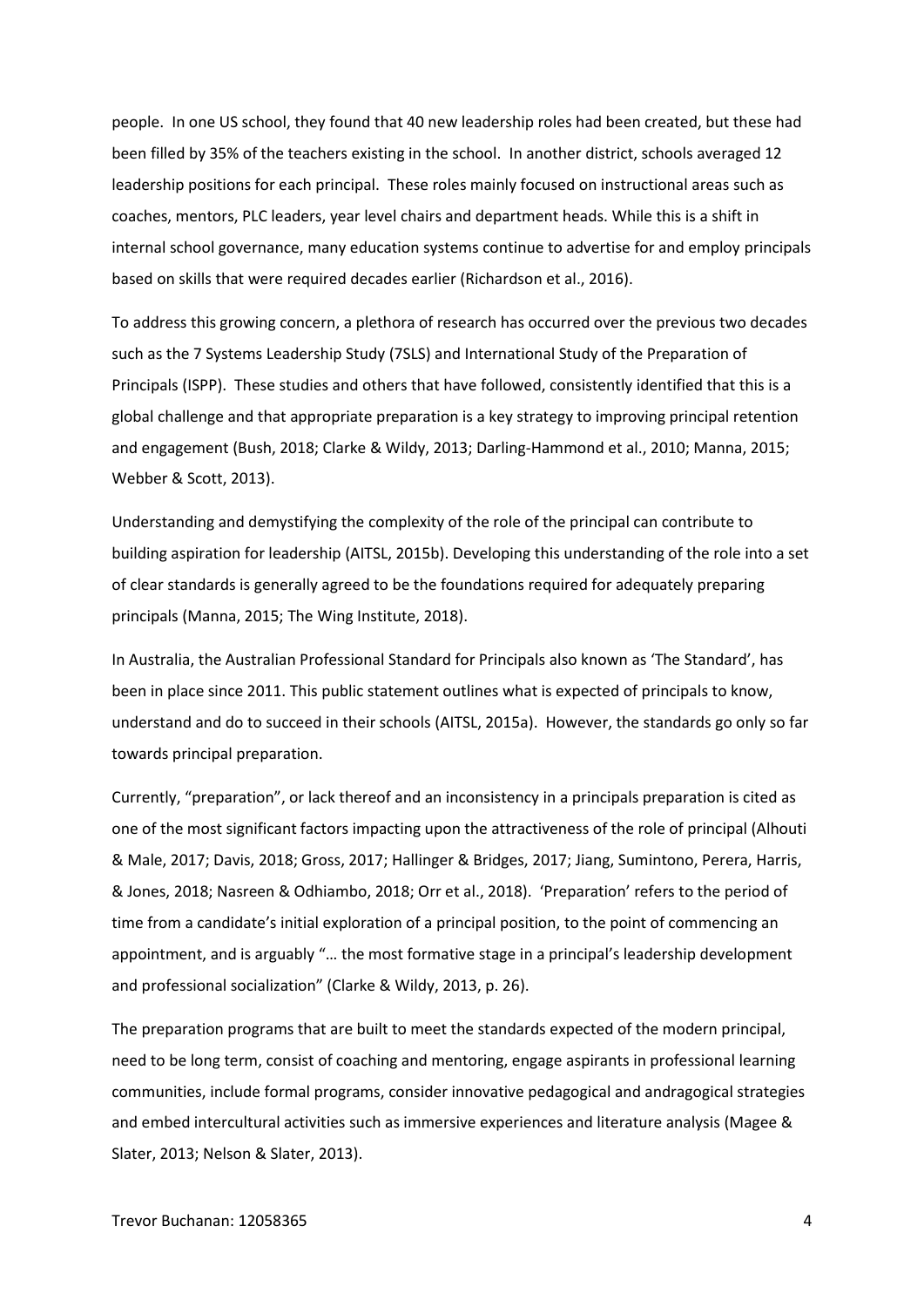This growing understanding of the demands of contemporary principalship has resulted in a global response to the need for greater principal preparation. Jiang and colleagues (2018), for example, have identified a significant increase in the number of principal training institutes in China between 2009 and 2017. Nasreen and Odhiambo (2018) also noted an increase in expectations for principals prior to commencement in Pakistan. This included further post-graduate qualifications, minimum teaching experience, formal written assessments and a two to three-month formal orientation. In Kuwait there has been an examination of existing preparation processes, with the development of recommendations for future principal preparation aligned with the literature regarding effective practices (Alhouti & Male, 2017). In the US, the Wallace Foundation and The Wing Institute are leading new agendas around principal preparation with the development of pipelines that heavily invest in work shadowing, internships and mentoring. There is also a myriad of professional licensure programs that are occurring globally to raise the standards of applicants.

This response is also reflected in Australia. For example, in Victoria the Bastow Institute is working closely with universities to implement preparation programs such as the Unlocking Potential Program and Victorian Aspiring Principal Assessment. Elsewhere in Australia, Education Queensland have responded with the implementation of the Take the Lead program in an attempt to address the shortfall and quality of applicants in remote and rural programs (Watterston, 2015). In addition, an innovative program of Future Leaders (Johnson & Flückiger, 2018) attempted to identify potential system leaders. The Queensland Education and Leadership Institute (QELi) have also continued to develop and refine their leadership pipeline programs and leadership frameworks. This is a significant step forward in Australia, with Wildy, Clarke, Styles, and Beycioglu (2010) reporting that there was no evidence of any State or Territory in Australia implementing or proposing principal preparation programs before 2010.

In spite of efforts to enhance the quality of principal preparation, the OECD's (2014) Teaching and Learning International Survey reported that strong leadership preparation continues to vary internationally. It found that more than 80% of principals report receiving adequate development in countries such as a Singapore, Japan and Korea, compared to only 32% in countries such as Croatia, Denmark and Poland (OECD, 2014). In Australia, while principals engage in formal teacher training prior to appointment to a school leadership position, only 40% engage in school administration or principal training programs (OECD, 2014). Watterston (2015) identifies that while there is a movement towards addressing principal preparation in Australia, there is a need for a more cohesive, systemic approach to school leadership development (Watterston, 2015).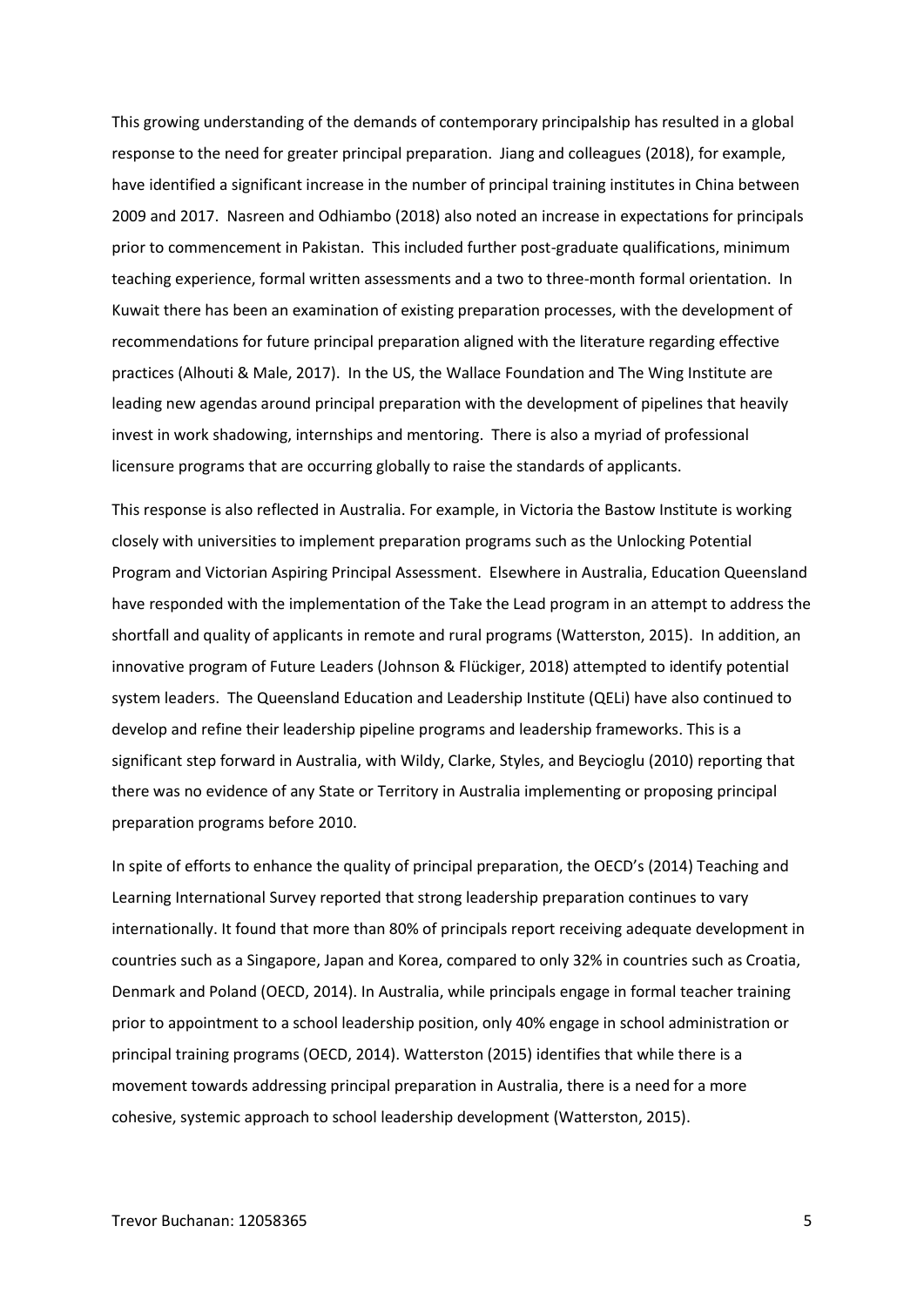In Queensland, principal preparation presents further contextual challenges due to the nature of Queensland schools. Over a quarter of all schools in Queensland are small schools with less than 100 students, and principals often commence their first leadership position in these schools (Clarke, Stevens, & Wildy, 2006; Lester, 2001). In addition, Queensland principals are significantly less experienced in school operations upon their first appointment, compared to their counterparts in other states and territories, and internationally (Clarke, 2002; Clarke & Stevens, 2009; Clarke et al., 2006; Lester, 2001; The Wing Institute, 2018). Magee and Slater (2013) contend that, without adequate preparation, principals are at risk of failure.

While this work around progressing to greater preparation is occurring, an interesting note is made by Darling-Hammond and colleagues (2010), that there is not necessarily a shortage of certified leaders in the US, but more so a shortage of well-qualified school leaders prepared to work in the schools of need. Therefore, preparation, while a major contributing factor to the growing disinterest in principalship, is only part of the response. There needs to be greater and earlier identification of aspirants (Watterston, 2015) for targeted school locations and environments. As Schiemann (2014) describes this as the attribute of "fit" for the school. Principals play an important part in this process (AITSL, 2020; Notman & Henry, 2011; Watterston, 2015), where there is a need for tighter tailoring of support and identification of potential aspirants to particular schools and nurturing of aspirants from wider pools than those presenting as the most natural pool (Cranston, 2007).

### The significance of this research

While adequate preparation is part of solving the leadership crisis, how potential aspirants are identified is the first step. It is the identification and support of potential aspirants, or "talent" that this research project intends to explore, through the research question **the growing school leadership crisis in Queensland schools: Is talent management a Solution?** 

What is understood of talent management is still in its infancy (Thunnissen, Boselie, & Fruytier, 2013) and in education, there are significant challenges to any talent management system (Asplund, 2019).

This study will build upon the existing literature around talent management to examine the challenges of adopting a talent management system in state schooling in Queensland. It will begin with a conceptual analysis of 'talent management' and how the concept has been applied in a range of business and industry contexts. This study will take into consideration the impacts of workplace culture, legislation, policy, practices, values and the role of participants and facilitators of talent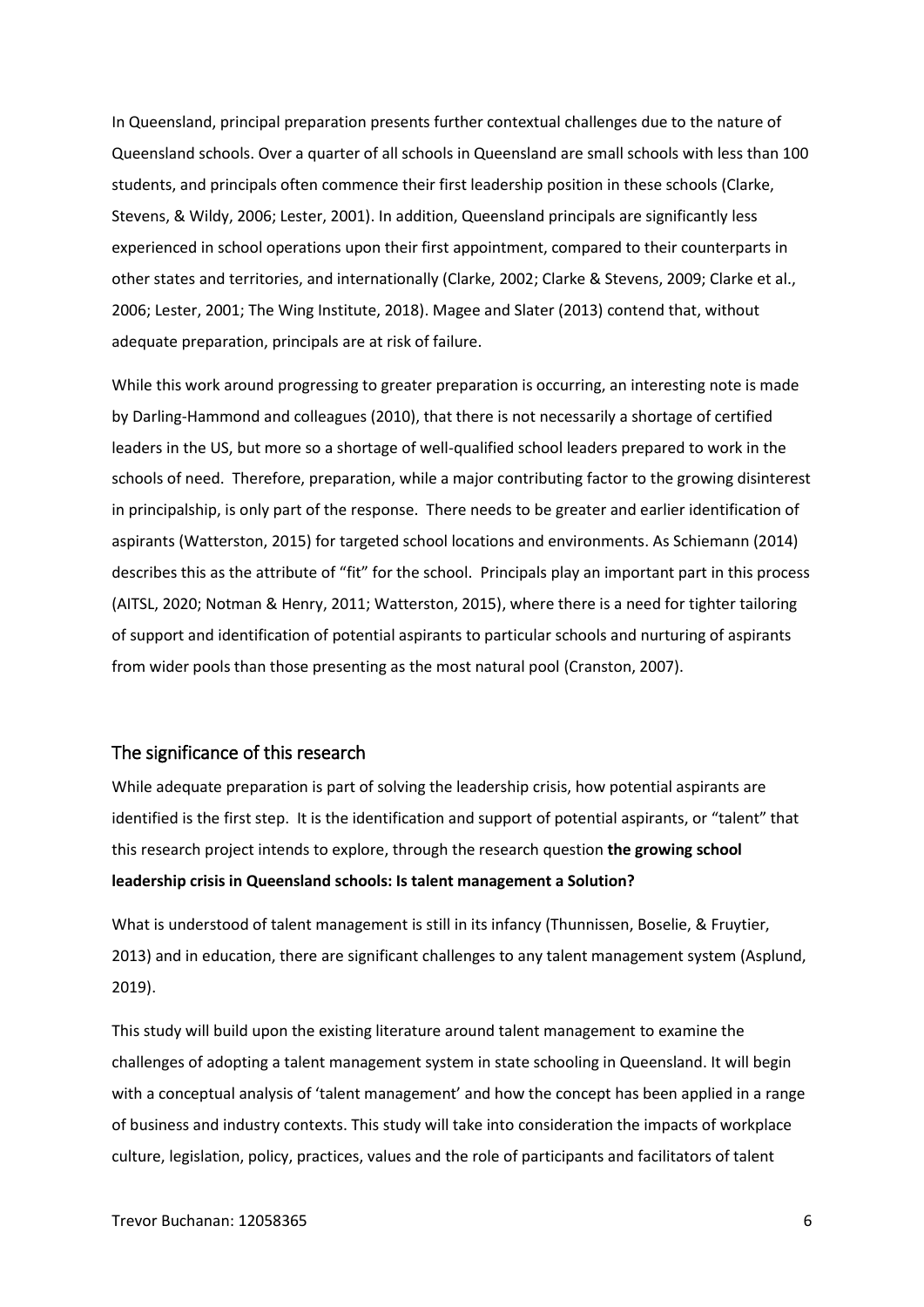management. Based on the work of Asplund (2019), Myung, Loeb, and Horng (2011), Schiemann (2014), Turner (1960), and Vaiman and Collings (2013), talent management in this research project will be defined as a balanced approach to inclusive and targeted practices that are used to identify and develop potential leaders early in their career from within education.

In applying the concept of talent management to the education sector, the study will more specifically look at how existing principals can navigate the minefield of factors identified above, to address what would be required to effectively talent manage teachers from early in their career to build greater aspiration for the role of school principal. It will also examine how aspirants in Queensland can be trained to continue the regular flow of potential leaders (Earley & Jones, 2011). An early career teacher will be identified as a teacher within their first five years of teaching (McKenzie et al., 2014).

The significance of examining this work in the Queensland context, as already outlined, is due to additional challenges faced by the education system in Queensland. This includes factors such as the large number of small schools, distances that schools are located from metropolitan areas, and the lesser teaching experience of principals commencing their first appointment in comparison to other sectors in Australia. Further, in Queensland, workplace reforms and employee conditions are significantly influenced by trade unions such as the Queensland Teachers Union, with a membership of 47 000 (90% of all teachers and school leaders) and the Independent Education Union (Queensland Teacher's Union, 2020). Finally and most significantly, current strategies for employee development in state schooling in Queensland, are focused upon performance with an annual performance review and developing performance plan, rather than the identification of potential and talent (Department of Education, 2019). This current process is not valued by teachers and school leaders in Queensland, with only one in nine teachers, 26% of deputy principals and only 17% of principals surveyed in a 2018 workload survey believing that this process has any impact upon improving their work and only 25% of principals believed it improved staff performance (Rothman, Ingvarson, & Matthews, 2018).

It is intended that this research will lead to the development of a talent management strategy and a module of professional learning that will assist aspirant and existing principals to be able to define, identify, support and recommend talent in the Queensland context and to assist principals in continuing to build the pool of quality aspirants with the intended outcomes of contributing part of the solution to address the growing leadership crisis in Queensland schools.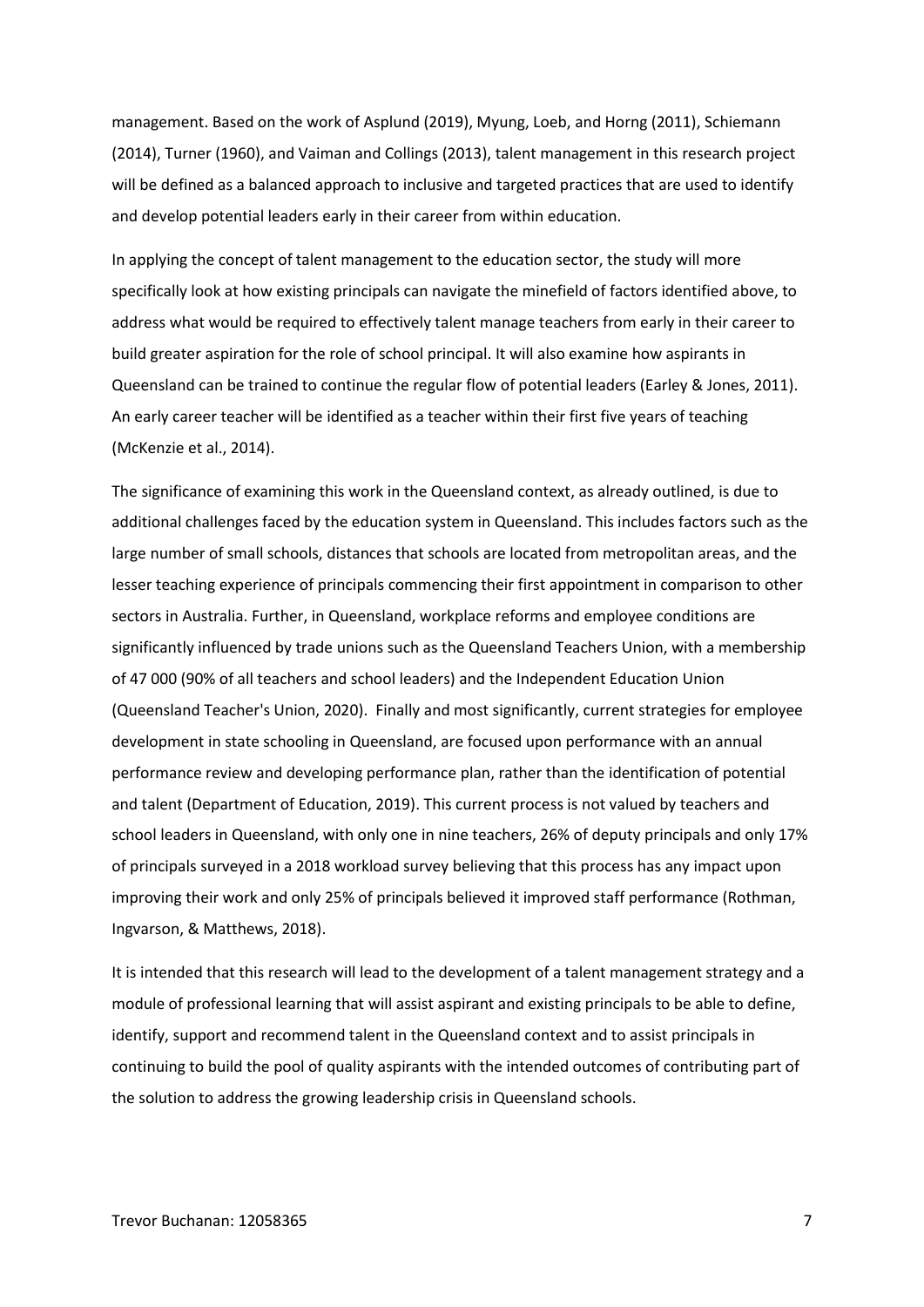#### A Conceptual Introduction to Talent Management

Talent management ranks in the top three priorities for CEOs worldwide (Frost, 2016). The process of talent management, generally consists of attracting and recruiting, identifying, supporting or developing, and retaining potential talent (Chabault, Hulin, & Soparnot, 2012; Frost, 2016; Schiemann, 2014). It should be a rigorous, cyclical, ongoing process, built on four key components: differentiation, assessment and ranking, performance management and transparency (Williamson, 2011). However, talent management approaches are varied across organisations and occupations (Thunnissen et al., 2013). While it is already acknowledged, that this research project will examine talent management from a balanced approach to identifying and developing potential leaders, the concept of talent management across the literature is diverse in its intent and definition (Gallardo-Gallardo, Dries, & Gonzalez-Cruz, 2013; Thunnissen, 2016; Vaiman & Collings, 2013). Talent management has traditionally been viewed as a managerialist driven, unitarist approach to the identification, recruitment and development of talent (Thunnissen, 2016; Thunnissen et al., 2013). This is changing with a move to a more pluralist view, where all stakeholders are involved in the development of talent (Collings, Scullion, & Vaiman, 2015; Thunnissen, 2016; Thunnissen et al., 2013).

The concept of inclusivity and exclusivity within talent management systems, can be identified early in research into upward mobility, or promotion in the elite upper realms of society and the identification of talent. Turner (1960), identified that there are two approaches to upward mobility in his exploration of moving into elite status in the schooling system. **Sponsored Mobility** is deemed as the controlled, early selection and induction of recruits, whereas **Contest Mobility** is an open contest for elite status and every effort is maintained to keep candidates in the race until the end. Unlike sponsored mobility, the onus for achievement is placed upon the individual.

When these principles are applied to talent management, contest mobility is where processes for development and opportunities for leadership are open and the opportunity for upward mobility or promotion is driven by the individual, how hard the individual works and the education the individual obtains (Wayne, Liden, Kraimer, & Graf, 1999). Whereas sponsored mobility is where individuals are targeted, or tapped for leadership development and opportunities by existing leaders. Wayne et al. (1999) discuss the sponsored mobility approach to talent management as important, as it is inefficient and may not be possible for leaders to invest in all subordinates, and it leads to greater career success through the measures of salary progression, promotability and employee satisfaction.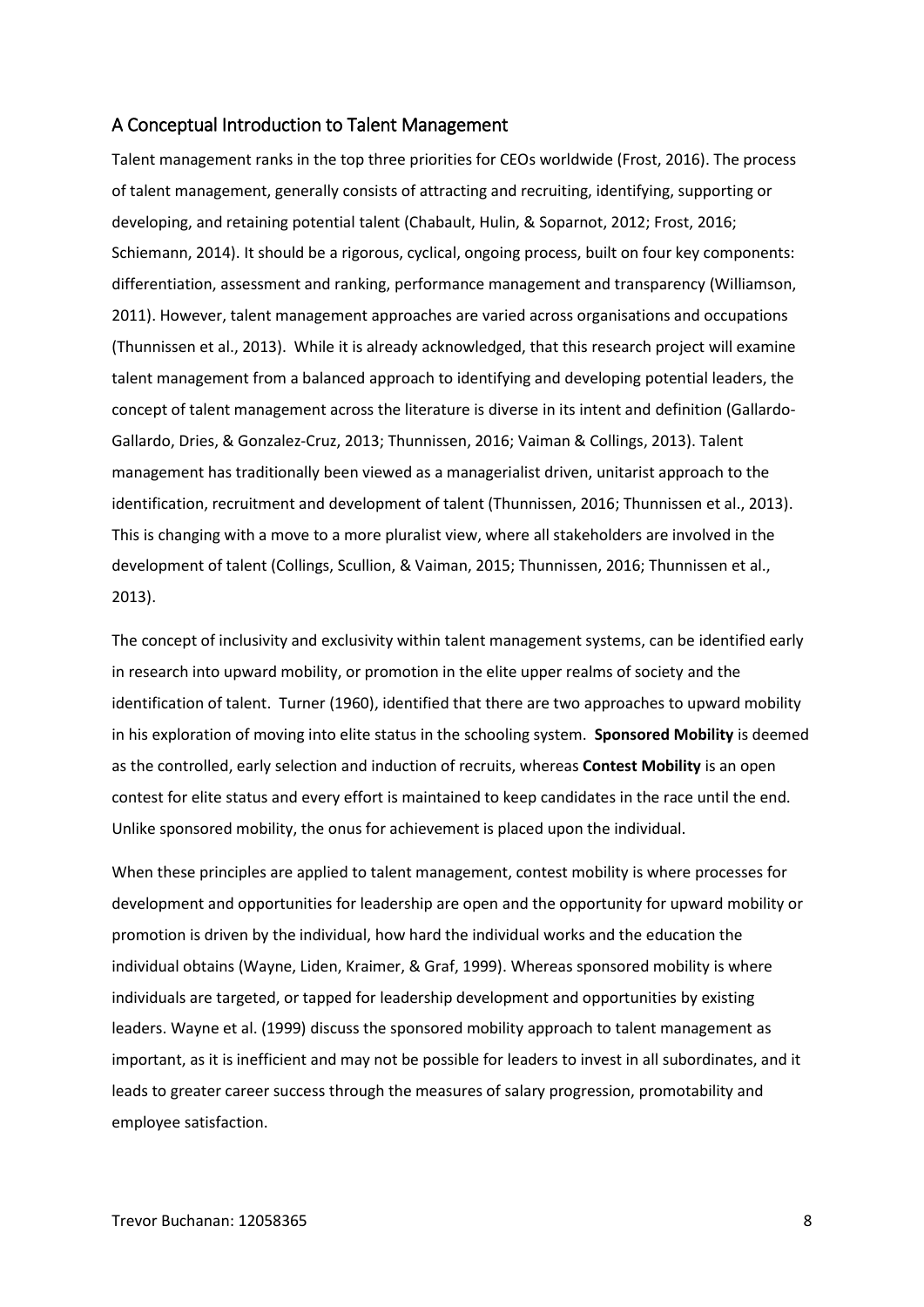Within literature around talent management in education, it is informal sponsored mobility or tapping, that is most referred to when discussing talent management (Myung et al., 2011). It is also identified as the classical approach to talent management (Asplund, 2019). The process of sponsored mobility can have a significant impact upon teacher interest in pursuing leadership. Myung et al. (2011), identified that teachers who have been engaged in tapping, are five times more likely to continue to pursue school leadership positions. While this may be the case, talent management and talent identification in the education sector is in its infancy in comparison to other major industries (Asplund, 2019).

While the concept of talent management is varied in its definition and approach, a large cause for this diversity can be attributed to a lack of clarity of the underpinning construct of talent (Chabault et al., 2012; Gallardo-Gallardo et al., 2013). In their examination of the literature Gallardo-Gallardo et al. (2013) identified that talent can greatly vary in definition from a focus on mastery of skills, consideration of an individual personal attributes through to description of an entire employee population. They summarised talent definition into two approaches, talent as characteristics of people (Object Approach) and talent as people (Subject Approach) see Fig.1.



Fig. 1. Framework for the conceptualisation of talent within the world of work (Gallardo-Gallardo et al., 2013)

More recently, Frost (2016, p. 26) defines talent as "people with ambition and potential…it refers to aptitudes of different people matched to the needs of an organisation". The concept of potential continues to be raised across the literature (Gallardo-Gallardo et al., 2013) and it is 'high-potential' that needs to be considered, where, "high-potential employees are the ones who have the ability, aspiration, and engagement aspects" (Sweis, Al Sharef, Jandali, Obeidat, & Andrawes, 2018, p. 143)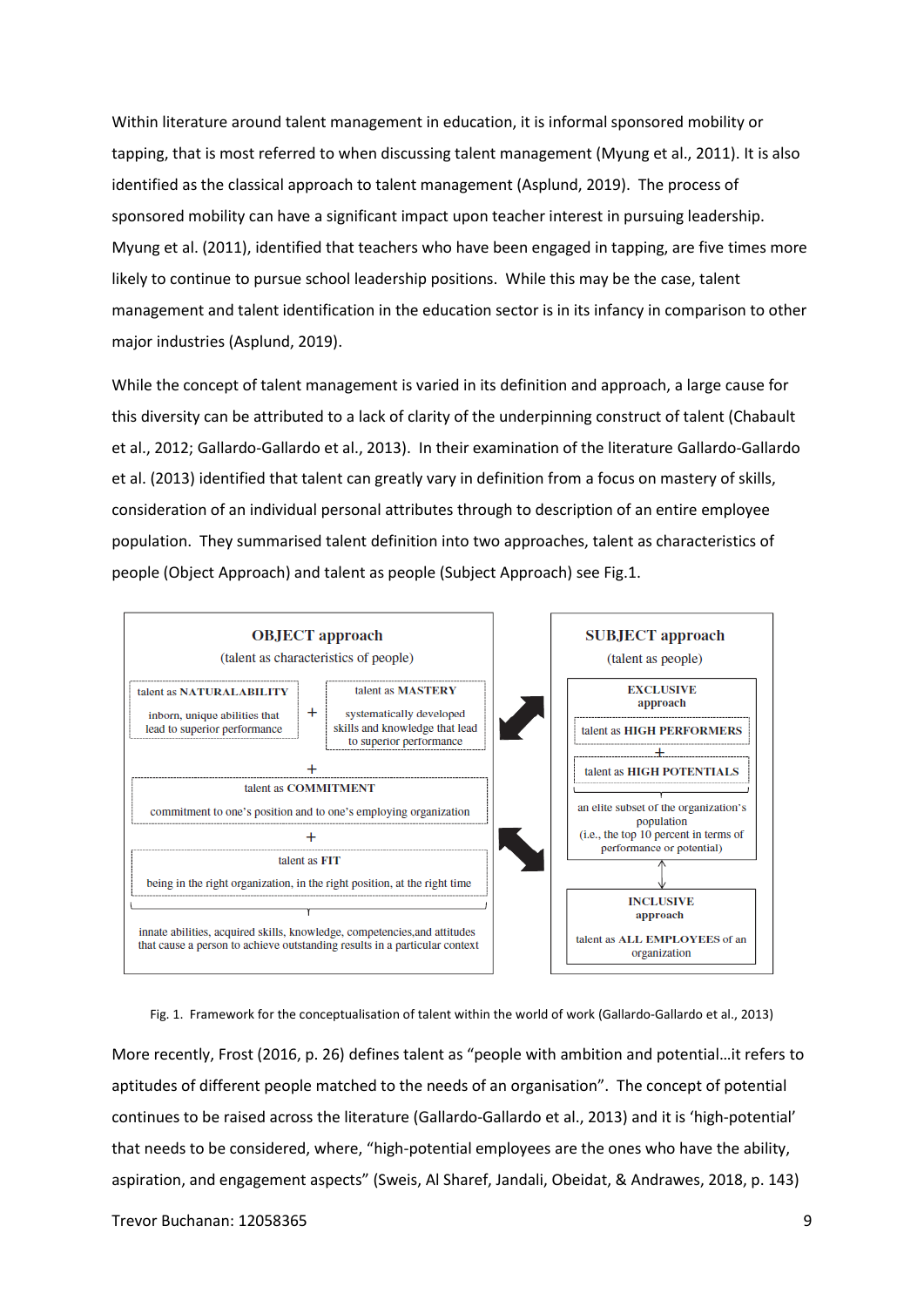to provide organisational competitive advantage and positive influence on performance. However, the understanding of what is high potential is still unclear with definitions varying over the last four decades from someone singled out and considered as a possible future leader (Brooklyn Derr, 1987), through to individuals with motivation, capacity and learning agility necessary to advance multiple leadership levels at a rapid rate (Morris & Rogers, 2013). Further challenging the concept of high potential is that managers often mistake performance for potential and will judge possible talent on past performance rather than future potential (Rebeťák & Farkašová, 2015). This challenge is just as evident in education as it is in business. Myung et al. (2011), identify that a major influence in identification for potential leadership is the active participation of teachers in school-level leadership. They identify that principals are more likely to "tap" teachers for principalship or encourage interest in leadership in those who are active participants in their schools.

## The Practice of Talent Management in Education

The Turnover and Retention Research Report from the Australian HR Institute (Begley & Dunne, 2018), identified that one of the greatest retention factors for employees is career progression opportunities, with 63.2% of employee departures contributed to the lack of opportunities. While this report does not identify particular sectors, education was one of the largest respondents, contributing to 12.05% of responses and findings. This is reinforced by the findings of Australian Institute of Teaching and School Leadership (2015), where it is identified that an important challenge to the design of effective principal preparation in Australia is the lack of clear career pathways and the inconsistent leadership expectations at different career levels. Hence, there is a need to not only capture the small number of aspirants, but also build the number of educators aspiring to leadership. In a broad sense, this is a critical component of talent management.

In the 1960's the theory of social exchange was presented with the publication of Power and Exchange in Social Life by Peter Blau. In short, this theory proposed that the more that systems and employers invest in their people, the more loyal they become and willing they will be to work beyond their current position and role. Two things may occur from this type of workforce relationship. From a leader's perspective, the investment into the social exchange with an employee or subordinate, has the intended reward of the employee possibly taking on more responsibility as a 'favour' for the leader or may even result in the employee becoming more aligned and supportive of the workplace culture and agenda. From the employee's perspective, the investment into the social exchange with a leader by taking on responsibility, or supporting direction of the leader, will result in greater investment and reward for the employee in the way of preferable treatment, promotional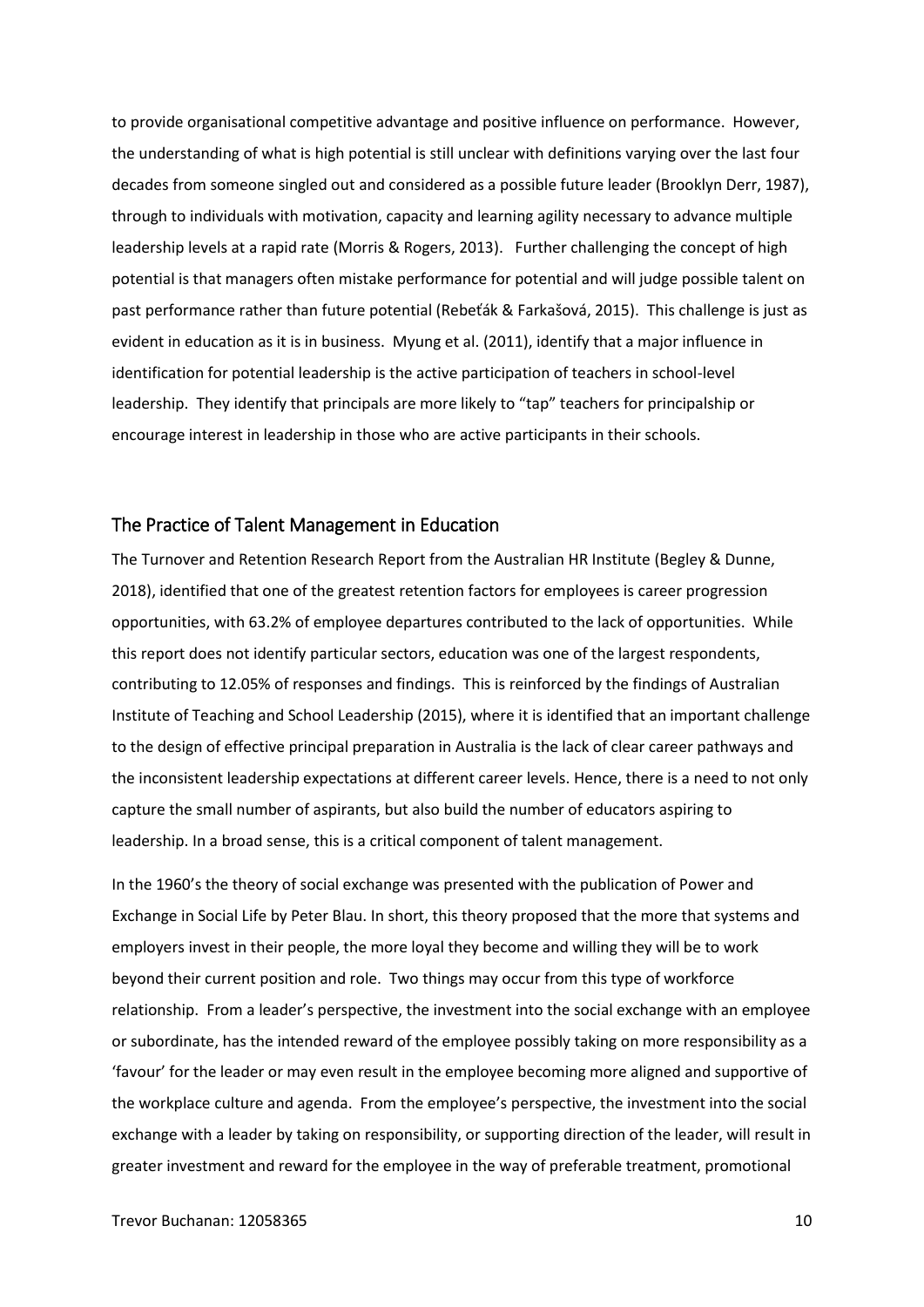opportunity or investment in personal development (Blau, 1964). Investing in and developing talent, is a key component of a talent management system. Through a commitment to professional learning and preparation of aspirants, there should be greater interest and willingness from teachers to step into school leadership. However, at present, this is not occurring, with an increasing number of middle leaders not seeking principalship (Darling-Hammond et al., 2010; Fink & Brayman, 2004; McKenzie et al., 2014). This could suggest that there is an issue in the way that talent is being managed in education.

With increasing unionised movements concerning workload (Queensland Teacher's Union, 2019), growing value of work-life balance (Goyal, Jain, & Jain, 2013; Nilsson, Blomqvist, & Andersson, 2017) and an awareness of the pressures of the role of the principal, the potential of social exchange theory as a foundation of talent management system in education to build a pool of leaders is further challenged.

In many countries, aspirants are identified by a reliance on self-selection to fill enrolments in training and development programs. While this approach rewards initiative, it can be inefficient and selfselected candidates may or may not be the best qualified (Schleicher, 2012). It also does not address a school's or jurisdictions specific needs for succession planning. However, if we strategically and systematically identify, support and recommend potential leaders and aspirants there is an opportunity to address this growing leadership crisis (Rhodes, Brundrett, & Nevill, 2008).

There are also some significant risks associated with a talent management system that only consider a sponsored mobility approach. Asplund (2019), discusses the mediating effects of professionalism upon a talent management system. Asplund (2019) particular identifies the professional values of egalitarianism, autonomy and expertise as elements that must be considered in a talent management system within education. These values operate in contrast to and provide a challenge to the need to accelerate potential school leaders (Earley & Jones, 2011) and the principles of sponsored mobility.

There is a further risk in talent management that relies solely on sponsored mobility and that is homophily. Myung et al. (2011), identify that where tapping occurs in a school environment, that there is a risk of unintended bias and preferable treatment for those who are more aligned with the leader's beliefs, are like minded individuals or come from similar cultural or geographical heritage. In addition to existing principals tapping teachers based on elements of homophily, Myung et al. (2011) found that principals had a tendency to support aspirants who self-identify as better equipped to take on the role or are actively engaged in additional responsibilities and leadership opportunities across the school. This leads to identification of candidates based on performance,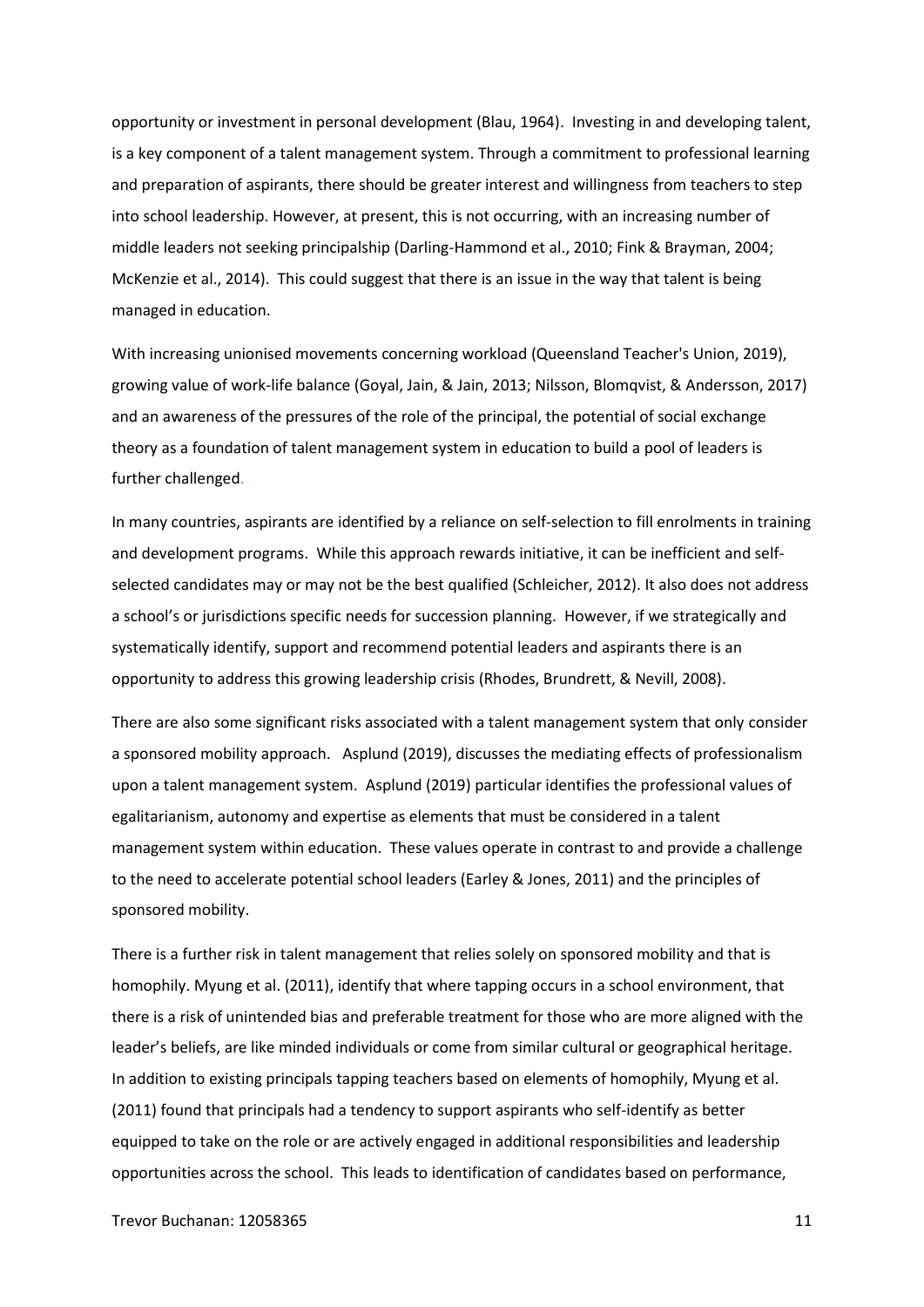where the more leadership type tasks you complete the more likely you are to be noticed and recommended. It also reduces the likelihood of principals identifying potential leadership of teachers. Myung et al. (2011) question whether there are other ways that systems can identify potential leaders, rather than through the completion of tasks within the school.

Finally a challenge around any talent management system is that of consistency and identification of talent (Vaiman & Collings, 2013), particularly if sponsored mobility is to be employed. In systems as large as education where there are multiple tiers of organisational structure, such as central, region, district and school level, how does a talent management system remain consistent and transparent? While the use of standards is one way of supporting this consistency, (Waidelich, 2012), questions whether principals actually refer to this when recommending aspirants for leadership opportunities or whether it is more intuition from the principal.

### Summary and Conclusions

It is clear, that if we are to address the growing leadership crisis in schools, that preparation is a necessary response. However, systems must also look at how and when leaders are identified. There is a need for earlier identification of leaders, and targeted investment to sustain the willingness to aspire for principalship. A formal talent management system is a proposed response. The concept of talent management will be built upon the principles of social exchange theory, which implies that with targeted investment, acknowledgement and commitment to an individual, the individual will reciprocate this investment and will show greater loyalty, commitment and motivation back to the employer or system.

However, unlike practices around informal tapping and sponsored mobility as the sole process, while it can build motivation for aspiration, it may have many risks associated that operate in contradiction to the professional values of education. There needs to be exploration of how a balanced approach to talent management can be implemented in education, that considers both contest mobility and sponsored mobility, while addressing the current challenges within human resource management of teachers in the education workforce.

To do so, this research project will use a pragmatic research methodology using a Sequential Explanatory Design incorporating narrative inquiry from existing and aspirant principals and other stakeholders to examine whether there is a need for, what elements would exist in an effective talent management system and how to overcome the challenges of implementing a talent management system in the journey towards principalship in Queensland.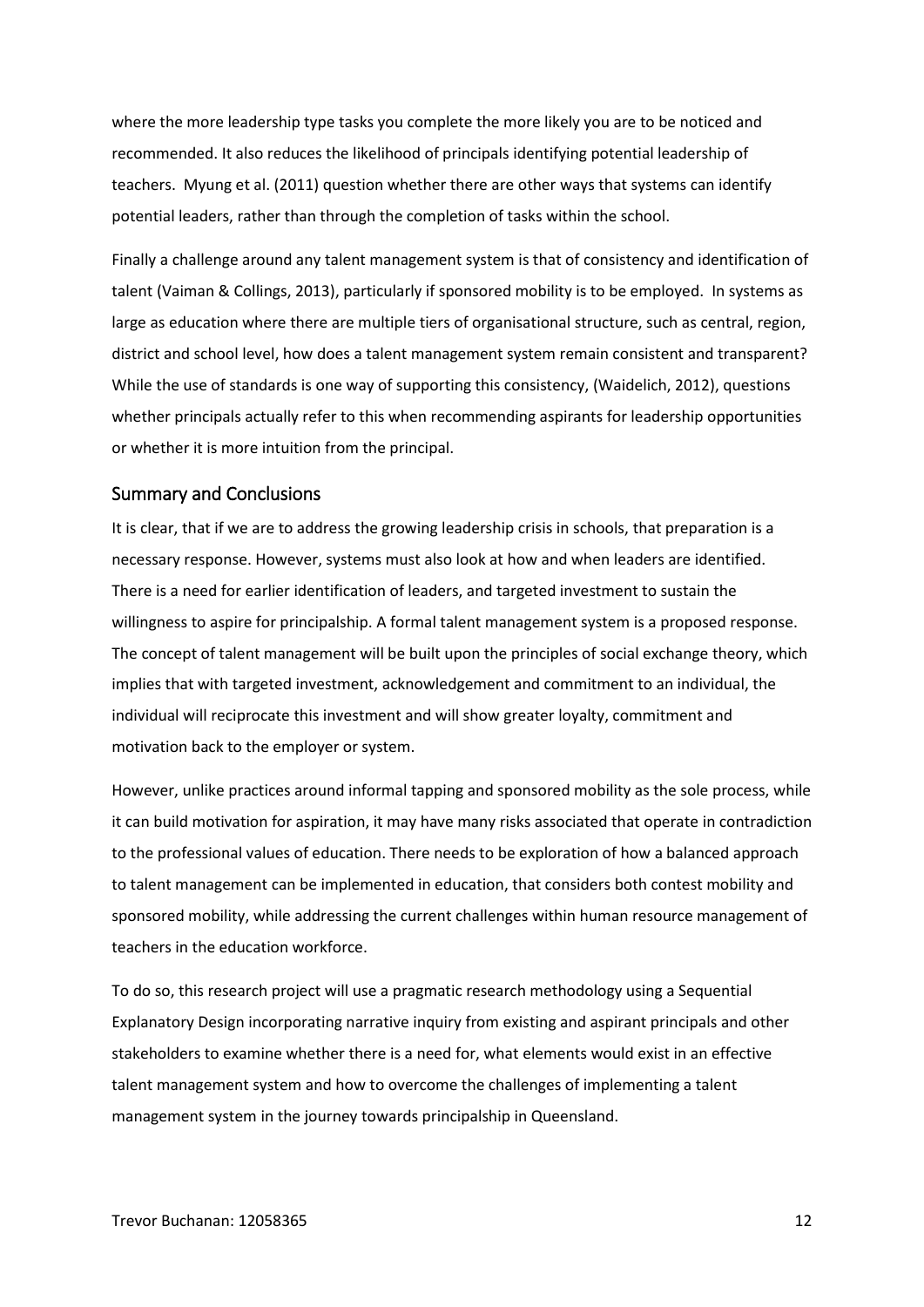#### Reference List

- Abusham, J. (2018). Do Something That Scares You Each Day: The Role of Self-Efficacy in Preparing School Leaders. *Educational Leadership and Administration: Teaching and Program Development, 29*(1), 64-75.
- Ainley, J., & Carstens, R. (2018). Teaching and Learning International Survey (TALIS) 2018 Conceptual Framework. *OECD Education Working Papers*(187), 0\_1-108. doi:10.1787/799337c2-en
- AITSL. (2015a). Australian Professional Standard for Principals and the Leadership Profiles. Retrieved from [https://www.aitsl.edu.au/lead-develop/understand-the-principal-standard/unpack](https://www.aitsl.edu.au/lead-develop/understand-the-principal-standard/unpack-the-principal-standard)[the-principal-standard](https://www.aitsl.edu.au/lead-develop/understand-the-principal-standard/unpack-the-principal-standard)
- AITSL. (2015b). Preparing Future Leaders: Effective Preparation for Aspiring School Principals. Retrieved from [https://www.aitsl.edu.au/docs/default-source/default-document](https://www.aitsl.edu.au/docs/default-source/default-document-library/preparing-future-leaders-effective-preparation-for-aspiring-school-principals.pdf?sfvrsn=38aaec3c_0)[library/preparing-future-leaders-effective-preparation-for-aspiring-school](https://www.aitsl.edu.au/docs/default-source/default-document-library/preparing-future-leaders-effective-preparation-for-aspiring-school-principals.pdf?sfvrsn=38aaec3c_0)[principals.pdf?sfvrsn=38aaec3c\\_0](https://www.aitsl.edu.au/docs/default-source/default-document-library/preparing-future-leaders-effective-preparation-for-aspiring-school-principals.pdf?sfvrsn=38aaec3c_0)
- AITSL. (2020). *Leading for Impact: Australian guidelines for school leadership development*. Retrieved from [www.aitsl.edu.au/lead-develop/build-leadership-in-Australian-schools/leading-for](https://cqu365-my.sharepoint.com/personal/t_buchanan2_cqu_edu_au/Documents/www.aitsl.edu.au/lead-develop/build-leadership-in-Australian-schools/leading-for-impact-online)[impact-online:](https://cqu365-my.sharepoint.com/personal/t_buchanan2_cqu_edu_au/Documents/www.aitsl.edu.au/lead-develop/build-leadership-in-Australian-schools/leading-for-impact-online)
- Alhouti, I., & Male, T. (2017). Kuwait Principals: Preparation, Induction and Continuing Development. *International Studies in Educational Administration (Commonwealth Council for Educational Administration & Management (CCEAM)), 45*(1), 88-104.
- Asplund, K. (2019). When profession trumps potential: The moderating role of professional identification in employees' reactions to talent management. *The International Journal of Human Resource Management*. doi:10.1080/09585192.2019.1570307
- Australian Curriculum Assessment and Reporting Authority. (2016). *National Report on Schooling in Australia*. Retrieved from [https://www.acara.edu.au/reporting/national-report-on](https://www.acara.edu.au/reporting/national-report-on-schooling-in-australia/national-report-on-schooling-in-australia-2016)[schooling-in-australia/national-report-on-schooling-in-australia-2016:](https://www.acara.edu.au/reporting/national-report-on-schooling-in-australia/national-report-on-schooling-in-australia-2016)
- Begley, P., & Dunne, L. (2018). *Turnover and retention research report*. Retrieved from [https://www.ahri.com.au/media/1222/turnover-and-retention-report\\_final.pdf](https://www.ahri.com.au/media/1222/turnover-and-retention-report_final.pdf)
- Blau, P. (1964). Power and exchange in social life. *NY: John Wiley & Sons*.
- Brierly, C., Doyle, B., & Smith, A. (2016). *Transforming Schools: How distributed leadership can create more high-performing schools*. Retrieved from [www.bain.com/insights/transforming](https://cqu365-my.sharepoint.com/personal/t_buchanan2_cqu_edu_au/Documents/www.bain.com/insights/transforming-schools)[schools:](https://cqu365-my.sharepoint.com/personal/t_buchanan2_cqu_edu_au/Documents/www.bain.com/insights/transforming-schools)
- Brooklyn Derr, C. (1987). Managing high potentials in Europe: Some cross-cultural findings. *European Management Journal, 5*(2), 72-80. doi:10.1016/S0263-2373(87)80054-3
- Bush, T. (2018). Preparation and induction for school principals: Global perspectives. *Management in Education, 32*(2), 66-71.
- Cardno, C. (2007). Leadership learning: The praxis of dilemma management. *International Studies in Educational Administration, 35*(2), 33-50.
- Chabault, D., Hulin, A., & Soparnot, R. (2012). Talent management in clusters. *Organizational Dynamics, 41*(4), 327-335. doi:10.1016/j.orgdyn.2012.08.008
- Churchley, J., Neufeld, P., & Purvey, D. (2013). Chapter 8 Relational Acumen. In *Understanding the Principalship: An International Guide to Principal Preparation* (pp. 171-195): Emerald Group Publishing Limited.
- Clarke, S. (2002). The teaching principal: From the shadowlands to a place in the sun. *Queensland Journal of Educational Research, 18*(1), 23-37.
- Clarke, S., & Stevens, E. (2009). Sustainable leadership in small rural schools: Selected Australian vignettes. *Journal of Educational Change, 10*(4), 277.
- Clarke, S., Stevens, E., & Wildy, H. (2006). Rural rides in Queensland: Travels with novice teaching principals. *International journal of leadership in education, 9*(1), 75-88.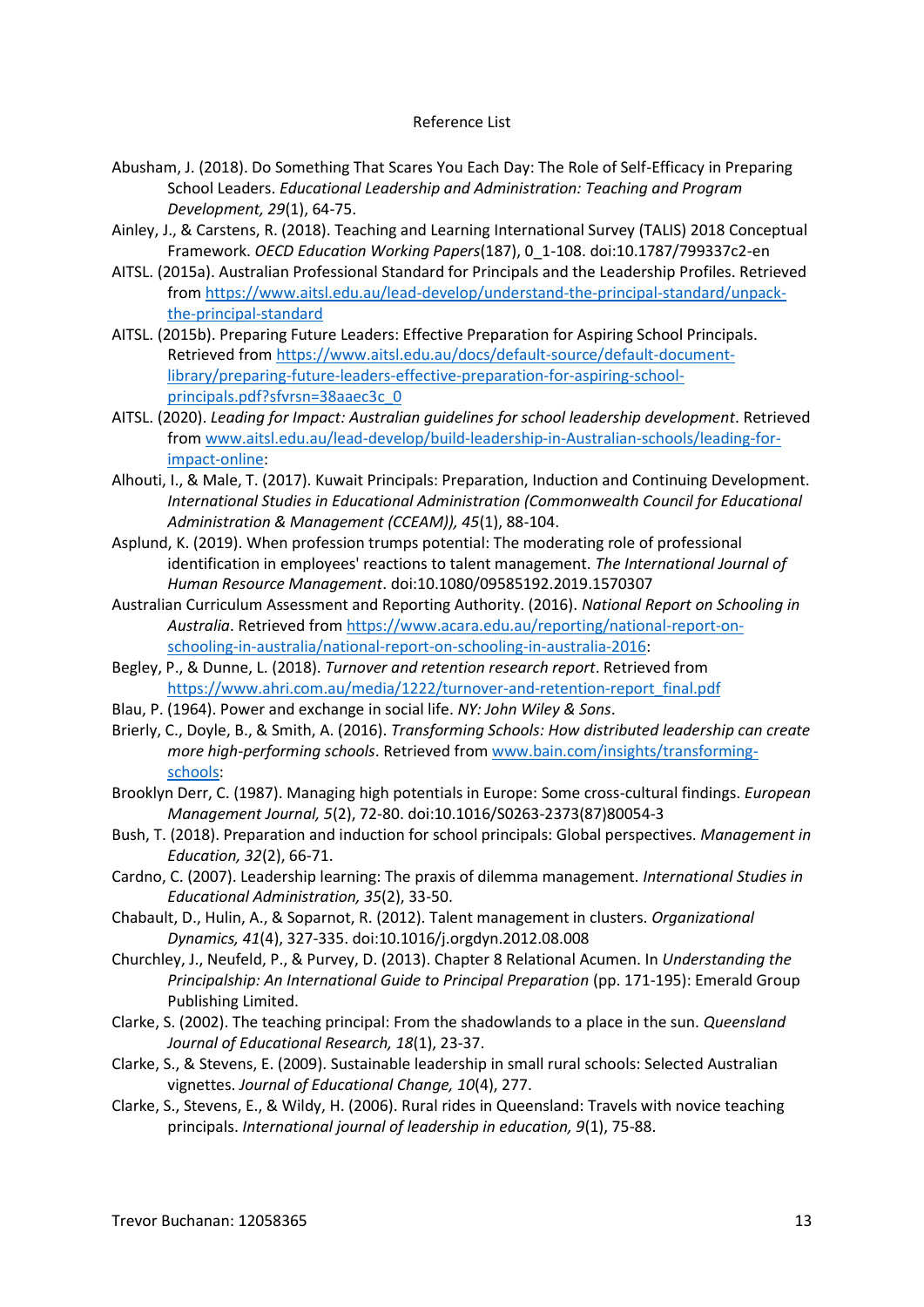- Clarke, S., & Wildy, H. (2013). Chapter 2 Investigating preparation for the principalship: Deliberating on possibilities. In *Understanding the Principalship: An International Guide to Principal Preparation* (pp. 25-44): Emerald Group Publishing Limited.
- Collings, D. G., Scullion, H., & Vaiman, V. (2015). Talent management: Progress and prospects. *Human Resource Management Review, 25*(3), 233-235. doi:10.1016/j.hrmr.2015.04.005
- Coronel, J. M., & Fernandez, M. (2013). Chapter 7 Public Employee or Private Agent: A Delicate Balance in Principal Preparation. In *Understanding the Principalship: An International Guide to Principal Preparation* (pp. 149-169): Emerald Group Publishing Limited.
- Cranston, N. C. (2007). Through the eyes of potential aspirants: another view of the principalship. *School Leadership & Management, 27*(2), 109-128. doi:10.1080/13632430701237115
- Darling-Hammond, L., Meyerson, D., LaPointe, M., & Orr, M. T. (2010). *Preparing principals for a changing world: Lessons from effective school leadership programs*: John Wiley & Sons.
- Department of Education. (2019). *Employee performance, professional development and recognition*. [http://ppr.det.qld.gov.au/pif/policies/Documents/Employee-performance](http://ppr.det.qld.gov.au/pif/policies/Documents/Employee-performance-professional-development-and-recognition.pdf)[professional-development-and-recognition.pdf.](http://ppr.det.qld.gov.au/pif/policies/Documents/Employee-performance-professional-development-and-recognition.pdf)
- Earley, P., & Jones, J. (2011). Accelerating potential school leaders. *Principal Matters*(89), 12,14-16.
- Fink, D., & Brayman, C. (2004). Principals' succession and educational change. *Journal of Educational Administration, 42*(4), 431-449.
- Frost, S. (2016). *Inclusive talent management how business can thrive in an age of diversity*. London: London: Kogan Page.
- Gallant, A., & Riley, P. (2014). Early career teacher attrition: new thoughts on an intractable problem. *Teacher Development, 18*(4), 562-580. doi:10.1080/13664530.2014.945129
- Gallardo-Gallardo, E., Dries, N., & Gonzalez-Cruz, T. F. (2013). What is the meaning of 'talent' in the world of work? *Human Resource Management Review, 23*(4), 290-300.
- García-Garduno, J.-M., & Martínez-Martínez, S. (2013). Chapter 9 Leadership Responsibilities and Dispositions of Principals in Successful Schools in Mexico. In *Understanding the Principalship: An International Guide to Principal Preparation* (pp. 197-221): Emerald Group Publishing Limited.
- Goyal, N., Jain, S., & Jain, R. (2013). A study on work life balance and performance management in female teachers. *Indian Journal of Health and Wellbeing, 4*(9), 1815-1817.
- Johnson, G., & Flückiger, B. (2018). *Griffith Institute for Educational Research Evaluation Framework: Future Leaders Program (2015-2017)*. Griffith University.
- Lacey, K. (2003). Leadership aspirations in schools. *Curriculum Leadership: An Electronic Journal for Leaders in Education*.
- Lester, N. C. (2001). Teaching principals: Their background experience and preparedness for the role. *Practising Administrator, The, 23*(4), 17.
- Magee, C., & Slater, C. L. (2013). Chapter 11 Narratives of New Principals in Urban Schools: Facing Challenges and Finding Support. In *Understanding the Principalship: An International Guide to Principal Preparation* (pp. 245-268): Emerald Group Publishing Limited.
- Manna, P. (2015). Developing Excellent School Principals to Advance Teaching and Learning: Considerations for State Policy. *Wallace Foundation*.
- McKenzie, P., Weldon, P. R., Rowley, G., Murphy, M., & McMillan, J. (2014). Staff in Australia's schools 2013: Main report on the survey.
- Morris, G., & Rogers, K. (2013). High Potentials Are Still Your Best Bet. *T + D, 67*(2), 58-62,58.
- Myung, J., Loeb, S., & Horng, E. (2011). Tapping the Principal Pipeline: Identifying Talent for Future School Leadership in the Absence of Formal Succession Management Programs. *Educational Administration Quarterly, 47*(5), 695-727. doi:10.1177/0013161X11406112
- Nasreen, A., & Odhiambo, G. (2018). The Continuous Professional Development of School Principals: Current Practices in Pakistan. *Bulletin of Education & Research, 40*(1), 245-266.
- Nilsson, M., Blomqvist, K., & Andersson, I. (2017). Salutogenic resources in relation to teachers' work-life balance. *Work (Reading, Mass.), 56*(4), 591-602. doi:10.3233/WOR-172528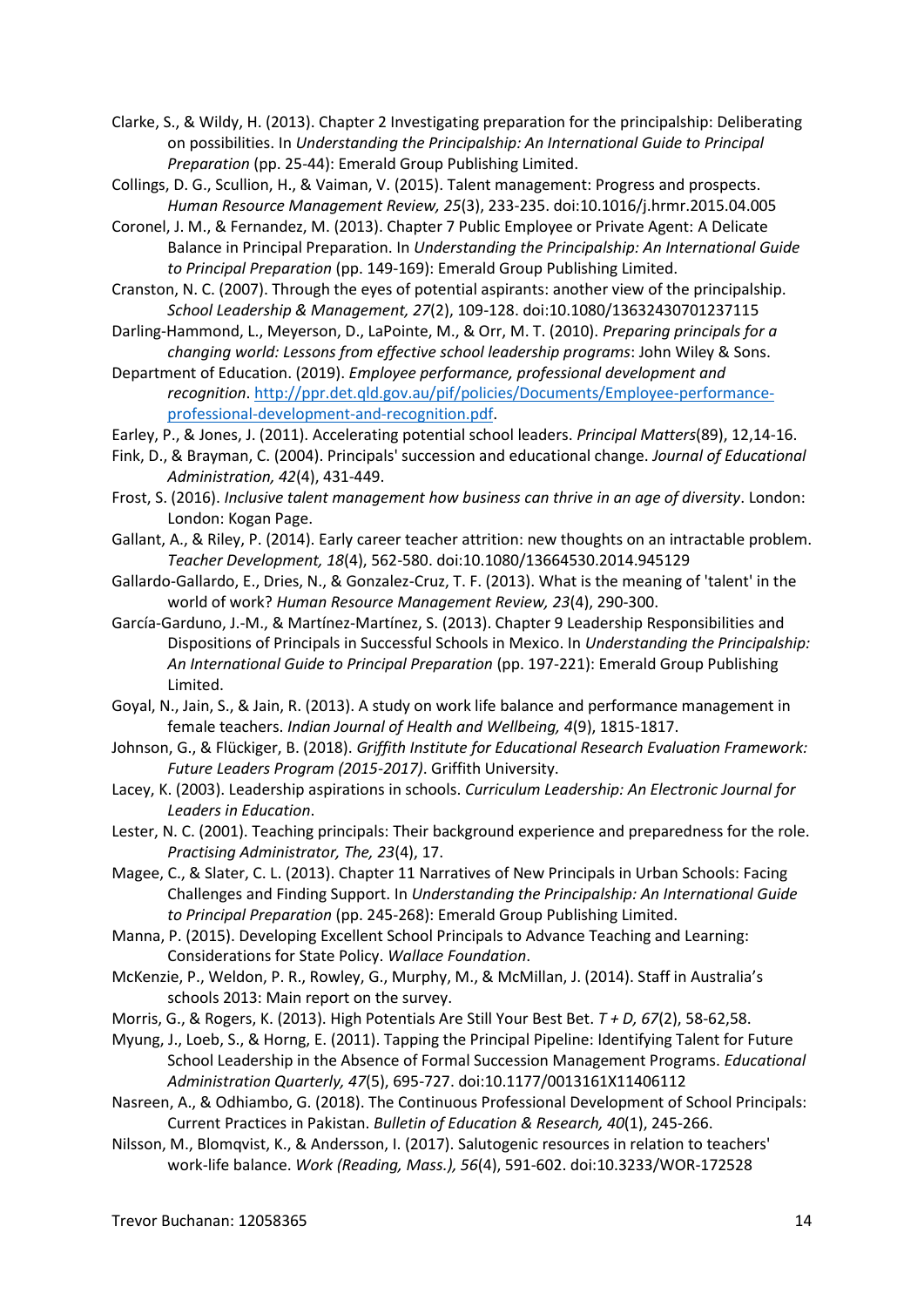- Notman, R., & Henry, D. A. (2011). Building and Sustaining Successful School Leadership in New Zealand. *Leadership and Policy in Schools, 10*(4), 375-394. doi:10.1080/15700763.2011.610555
- OECD. (2014). *TALIS 2013 results: An international perspective on teaching and learning*. TALIS: OECD Publishing.
- Owen, S., Kos, J., & McKenzie, P. (2008). *Staff in Australia's Schools: Teacher workforce data and planning processes in Australia*. Retrieved from [https://research.acer.edu.au/cgi/viewcontent.cgi?article=1017&context=tll\\_misc](https://research.acer.edu.au/cgi/viewcontent.cgi?article=1017&context=tll_misc)
- Queensland College of Teachers. (2013). *Attrition of recent Queensland graduate teachers.* Brisbane: Queensland College of Teachers Retrieved from

[https://www.qct.edu.au/pdf/Retention\\_Research\\_Report\\_RP01.pdf.](https://www.qct.edu.au/pdf/Retention_Research_Report_RP01.pdf) Queensland Teacher's Union. (2019). *QTU Conference Statement 2019*. Retrieved from

[https://www.qtu.asn.au/application/files/1715/6506/7551/Amended\\_QTU\\_Conference\\_Sta](https://www.qtu.asn.au/application/files/1715/6506/7551/Amended_QTU_Conference_Statement_2019_3_July_2019.pdf) [tement\\_2019\\_3\\_July\\_2019.pdf:](https://www.qtu.asn.au/application/files/1715/6506/7551/Amended_QTU_Conference_Statement_2019_3_July_2019.pdf)

- Queensland Teacher's Union. (2020). Great Reasons to Join. Retrieved from <https://www.qtu.asn.au/belonging>
- Rebeťák, M., & Farkašová, V. (2015). Managing High Potential Employees. *Procedia Economics and Finance, 23*, 867-871. doi:10.1016/S2212-5671(15)00437-2
- Rhodes, C., Brundrett, M., & Nevill, A. (2008). Leadership Talent Identification and Development. *Educational Management Administration & Leadership, 36*(3), 311-335.
- Richardson, J. W., Watts, D. S., Hollis, E., & McLeod, S. (2016). Are Changing School Needs Reflected in Principal Job Ads? *NASSP Bulletin, 100*(1), 71-92. doi:10.1177/0192636516656797
- Riley, P. (2012). *The Australian principal health and wellbeing survey: 2011 interim report*. Clayton, Melbourne: Monash University Retrieved from [http://www.principalhealth.org/2011\\_Principal\\_HWB\\_Interim%20Report.pdf.](http://www.principalhealth.org/2011_Principal_HWB_Interim%20Report.pdf)

Rothman, S., Ingvarson, L., & Matthews, D. (2018). *Queensland teacher workload study: Final report to the Queensland Teachers' Union*. Retrieved from

<https://research.acer.edu.au/workforce/7/>

Rowland, C. (2017). Principal Professional Development New Opportunities for.

- Roza, M., Celio, M. B., Harvey, J., & Wishon, S. (2003). *A matter of definition; Is there truly a shortage of school principals?* Retrieved from Washington, DC:
- Schiemann, W. (2014). From talent management to talent optimization. *Journal of World Business, 49*(2), 281-288.
- Schleicher, A. (Ed.) (2012). *Preparing teachers and developing school leaders for the 21st century: Lessons from around the world*. Paris: OECD Publishing.
- Sweis, R. J., Al Sharef, R., Jandali, D., Obeidat, B. Y., & Andrawes, N. (2018). The relationship between project team members' effectiveness and acknowledgment of talent: Team members' perspective. *International Journal of Construction Education and Research, 14*(2), 141-160. doi:10.1080/15578771.2017.1356401
- The Wing Institute. (2018). Principal Turnover Analysis. Retrieved from <https://www.winginstitute.org/principal-retention-turnover-analysis>
- Thunnissen, M. (2016). Talent management. *Employee Relations, 38*(1), 57-72. doi:10.1108/ER-08- 2015-0159
- Thunnissen, M., Boselie, P., & Fruytier, B. (2013). A review of talent management: 'infancy or adolescence?'. *The International Journal of Human Resource Management, 24*(9), 1744- 1761. doi:10.1080/09585192.2013.777543
- Turner, R. (1960). Sponsored and Contest Mobility and the School System. *American Sociological Review, 25*(6), 855-867.
- Vaiman, V., & Collings, D. (2013). Talent management: advancing the field. *The International Journal of Human Resource Management, 24*(9), 1737-1743. doi:10.1080/09585192.2013.777544